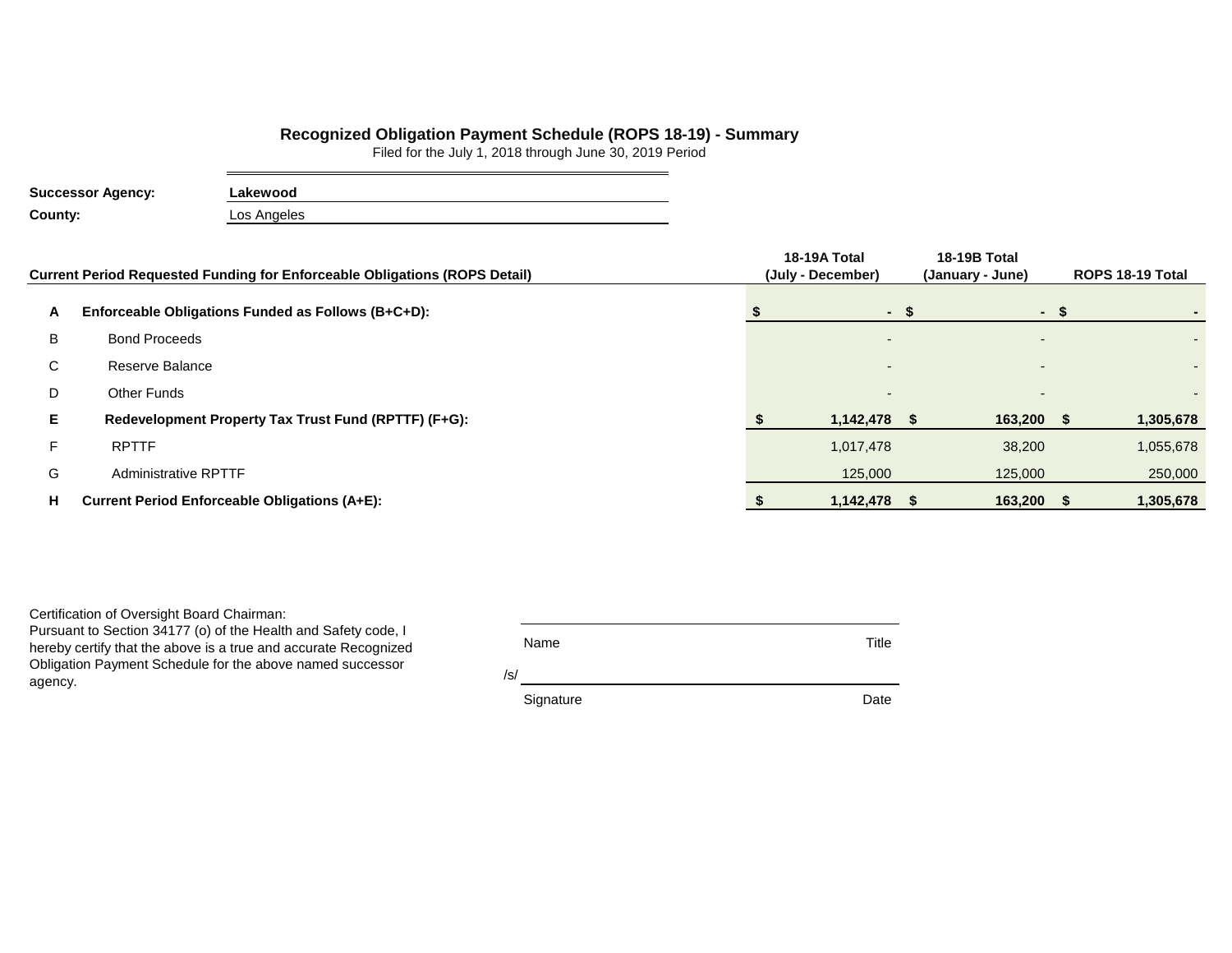|              |                                                               |                                                               |                   |                                     |                                                                                                     |                                                                                                                |                          |                       |         | July 1, 2010 through Julie 30, 2019<br>(Report Amounts in Whole Dollars) |                  |                                                                                                   |                |              |             |                        |                  |                    |                |              |                    |           |                 |
|--------------|---------------------------------------------------------------|---------------------------------------------------------------|-------------------|-------------------------------------|-----------------------------------------------------------------------------------------------------|----------------------------------------------------------------------------------------------------------------|--------------------------|-----------------------|---------|--------------------------------------------------------------------------|------------------|---------------------------------------------------------------------------------------------------|----------------|--------------|-------------|------------------------|------------------|--------------------|----------------|--------------|--------------------|-----------|-----------------|
| $\mathbf{A}$ | B                                                             | C                                                             | D                 | Е                                   | Е                                                                                                   | G                                                                                                              | H                        |                       | J       | K                                                                        |                  | м                                                                                                 |                | $\Omega$     |             | $\Omega$               | $\mathsf{R}$     |                    |                |              |                    |           | W               |
|              |                                                               |                                                               | eement            | Contract/Agr Contract/Agr<br>eement |                                                                                                     |                                                                                                                |                          | Total<br>Outstanding  |         |                                                                          |                  | 18-19A (July - December)<br>18-19B (January - June)<br><b>Fund Sources</b><br><b>Fund Sources</b> |                |              |             |                        |                  |                    |                |              |                    |           |                 |
| Item#        | <b>Project Name/Debt</b><br>Obligation                        | <b>Obligation Type</b>                                        | Execution<br>Date | Termination<br>Date                 | Payee                                                                                               | Description/Project<br>Scope                                                                                   | Project Area             | Debt or<br>Obligation | Retired | <b>ROPS 18-19</b><br><b>Total</b>                                        | Bond<br>Proceeds | Reserve<br>Balance                                                                                | Other<br>Funds | <b>RPTTF</b> | Admin RPTTF | 18-19A<br><b>Total</b> | Bond<br>Proceeds | Reserve<br>Balance | Other<br>Funds | <b>RPTTF</b> | Admin RPTTF        |           | 18-19B<br>Total |
|              | 21999 Tax Allocation                                          | Bonds Issued On or 10/1/1999                                  |                   | 9/1/2017                            | US Bank                                                                                             | Bonds issue to fund Project Area 1                                                                             |                          | \$18,063,713          | Y       | $1,305,678$ \$                                                           |                  |                                                                                                   |                | \$1,017,478  | 125,000     | 1,142,478              |                  |                    |                |              | $125,000$ $\mid$ 3 |           | 163,200         |
|              | 32003 Tax Allocation<br><b>Bonds Series A</b>                 | Bonds Issued On or 10/28/2003<br>Before 12/31/10              |                   | 9/1/2017                            | <b>US Bank</b>                                                                                      | Bonds issue to fund<br>non-housing projects                                                                    | Project Area 1           |                       | Y       |                                                                          |                  |                                                                                                   |                |              |             |                        |                  |                    |                |              |                    |           |                 |
|              | 4 2003 Tax Allocation                                         | Bonds Issued On or 10/28/2003                                 |                   | 9/1/2017                            | US Bank                                                                                             | Bonds issue to fund                                                                                            | Project Area 1           |                       | Y       |                                                                          |                  |                                                                                                   |                |              |             |                        |                  |                    |                |              |                    |           |                 |
|              | <b>Bonds Series B</b><br><b>5</b> Fiscal Agent Fees           | Before 12/31/10<br>Fees                                       | 10/1/1999         | 1/31/2018                           | US Bank                                                                                             | non-housing projects<br><b>Trustee Fees for</b><br>1999A, 2003A, and                                           | Project Area 1           |                       | Y       |                                                                          |                  |                                                                                                   |                |              |             |                        |                  |                    |                |              |                    |           |                 |
|              | 6 Bond Disclosure Fees                                        | Fees                                                          | 2/1/2012          | 1/31/2018                           | <b>Harrell &amp; Company</b>                                                                        | Bonds disclosure<br>fees for 1999A,                                                                            | Project Area 1           |                       | Y       |                                                                          |                  |                                                                                                   |                |              |             |                        |                  |                    |                |              |                    |           |                 |
|              | <b>7</b> County Deferral                                      | Unfunded Liabilities 6/27/1989                                |                   | 6/30/2042                           | County of Los Angeles                                                                               | <b>County Deferral</b>                                                                                         | Project Area 2           | 843,589               | N       |                                                                          |                  |                                                                                                   |                |              |             |                        |                  |                    |                |              |                    |           |                 |
|              | 8 City Advance to Agency City/County Loan                     | (Prior 06/28/11),                                             | 7/10/1973         | 6/30/2023                           | City of Lakewood                                                                                    | Initial funds to<br>operate plan area                                                                          | Project Area 1           | 152,800               | N       | 38,200<br>- S                                                            |                  |                                                                                                   |                |              |             |                        |                  |                    |                | 38,200       |                    | <b>\$</b> | 38,200          |
|              | 9Housing Fund Deficit                                         | Unfunded Liabilities 6/30/1999                                |                   | 6/30/2022                           | Low and Moderate Income<br><b>Housing Fund</b>                                                      | Housing fund deficit<br>repayments (HSC                                                                        | <b>Project Area 1</b>    | 1,085,310             | N       |                                                                          |                  |                                                                                                   |                |              |             |                        |                  |                    |                |              |                    |           |                 |
|              | 10 Owner Participation<br>Agreement                           | OPA/DDA/Construc 12/16/1998<br>tion                           |                   | 9/30/2016                           | Pacific Premier Retail Trust<br>formerly known as<br><b>Lakewood Mall Business</b><br>Co./Macerich) | <b>Parking Facilities</b><br>Lease                                                                             | Project Area 1           |                       | Y       |                                                                          |                  |                                                                                                   |                |              |             |                        |                  |                    |                |              |                    |           |                 |
|              | 17 Administrative Costs                                       | <b>Admin Costs</b>                                            | 7/1/2016          | 6/30/2017                           | City of Lakewood                                                                                    | Administrative costs   All Project Areas<br>including audit,                                                   |                          | 200,000               | N       | 200,000                                                                  |                  |                                                                                                   |                |              | 100,000 \$  | 100,000                |                  |                    |                |              | $100,000$ \$       |           | 100,000         |
|              | 18 LMIHF Loan (SERAF)                                         | <b>SERAF/ERAF</b>                                             | 5/10/2010         | 6/30/2042                           | Low and Moderate Income<br><b>Housing Fund</b>                                                      | Loan for SERAF<br>payment to County<br>for FY 09/10 (HSC                                                       | <b>All Project Areas</b> | 3,215,951             | N       |                                                                          |                  |                                                                                                   |                |              |             |                        |                  |                    |                |              |                    |           |                 |
|              | 19 LMIHF Loan (SERAF)                                         | <b>SERAF/ERAF</b>                                             | 5/4/2011          | 6/30/2042                           | Low and Moderate Income<br><b>Housing Fund</b>                                                      | Loan for SERAF<br>payment to County<br>for FY 10/11 (HSC                                                       | <b>All Project Areas</b> | 662,108               | N       | 359,508                                                                  |                  |                                                                                                   |                | 359,508      |             | 359,508                |                  |                    |                |              |                    |           |                 |
|              | 20 LMIHF Loan (ERAF)                                          | <b>SERAF/ERAF</b>                                             | 5/10/2005         | 6/30/2042                           | Low and Moderate Income<br><b>Housing Fund</b>                                                      | Loan for ERAF<br>payment to County                                                                             | <b>All Project Areas</b> | 90,492                | N       | 90,492                                                                   |                  |                                                                                                   |                | 90,492       |             | 90,492                 |                  |                    |                |              |                    |           |                 |
|              | 21 City Loans and<br><b>Advances to Agency</b>                | <b>City/County Loan</b><br>(Prior 06/28/11),<br>Cash exchange | 12/17/1985        | 6/30/2042                           | <b>City of Lakewood</b>                                                                             | Loans for<br>development and<br>financial assistance                                                           | <b>All Project Areas</b> | 8,956,788             | N       |                                                                          |                  |                                                                                                   |                |              |             |                        |                  |                    |                |              |                    |           |                 |
|              | 22 City Loans and<br><b>Advances to Agency</b>                | <b>City/County Loan</b><br>(Prior 06/28/11),<br>Cash exchange | 12/17/1985        | 6/30/2042                           | <b>Lakewood Housing</b><br><b>Successor</b>                                                         | Loans for<br>development and<br>financial assistance                                                           | <b>All Project Areas</b> | 2,239,197             | N       |                                                                          |                  |                                                                                                   |                |              |             |                        |                  |                    |                |              |                    |           |                 |
|              | 24 Owner Participation<br><b>Agreement Payment</b><br>Penalty | OPA/DDA/Construc 1/1/2013<br>tion                             |                   | 12/31/2013                          | Pacific Premier Retail Trust<br>formerly known as<br><b>Lakewood Mall Business</b><br>Co./Macerich) | Late payment<br>penalty as stated on<br>the Parking Facilities<br>ease Agreement.                              | Project Area 1           |                       | Y       |                                                                          |                  |                                                                                                   |                |              |             |                        |                  |                    |                |              |                    |           |                 |
|              | 26 Legal Fee                                                  | Admin Costs -<br>Litigation                                   | 6/11/2013         | 6/30/2023                           | City of Lakewood/<br>Colantuono & Levin                                                             | Temporary city loan All Project Areas<br>for legal counsel paid<br>to firm Colantuono &<br>Levin for Successor |                          | 50,000                | N.      | 50,000                                                                   |                  |                                                                                                   |                |              | $25,000$ \$ | 25,000                 |                  |                    |                |              | $25,000$ \$        |           | 25,000          |
|              | 28 Bond Arbitrage<br>Compliance Review                        | Fees                                                          | 7/23/2014         | 6/30/2017                           | PFM Asset Management LLC Arbitrage Rebate                                                           | Compliance Services<br>for 1999A Tax                                                                           | Project Area 1           |                       | Y       | \$                                                                       |                  |                                                                                                   |                |              |             |                        |                  |                    |                |              |                    |           |                 |
|              | 29 LAUSD v. LAC                                               | Miscellaneous                                                 | 9/1/2014          | 6/30/2017                           | Case Anywhere, LLC                                                                                  | System Access Fee All Project Areas<br>for the legal case<br>LAUSD v. LA                                       |                          |                       | N       |                                                                          |                  |                                                                                                   |                |              |             |                        |                  |                    |                |              |                    |           |                 |
|              | 30 Proportional Share of<br>Unfunded Pension                  | Unfunded Liabilities 1/1/2016                                 |                   | 6/30/2017                           | <b>City of Lakewood</b>                                                                             | Obligation to Share   All Project Areas<br>in Payment of                                                       |                          | 567,478               | N       | 567,478                                                                  |                  |                                                                                                   |                | 567,478      |             | 567,478                |                  |                    |                |              |                    |           |                 |
| 31           |                                                               |                                                               |                   |                                     |                                                                                                     |                                                                                                                |                          |                       | N       |                                                                          |                  |                                                                                                   |                |              |             |                        |                  |                    |                |              |                    |           |                 |

## **Lakewood Recognized Obligation Payment Schedule (ROPS 18-19) - ROPS Detail**

**July 1, 2018 through June 30, 2019**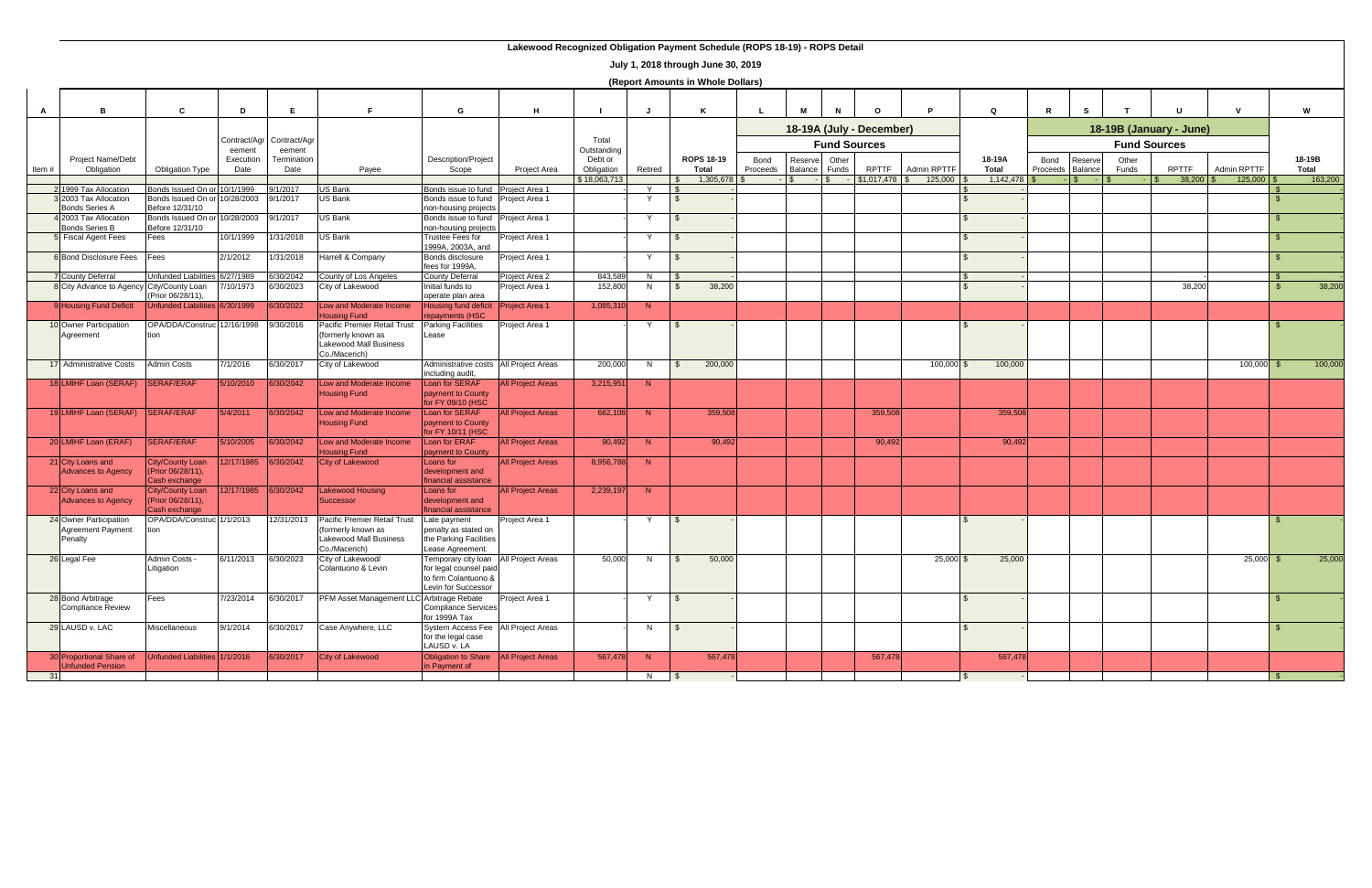## **Lakewood Recognized Obligation Payment Schedule (ROPS 18-19) - Report of Cash Balances July 1, 2015 through June 30, 2016 (Report Amounts in Whole Dollars)**

|                | Pursuant to Health and Safety Code section 34177 (I), Redevelopment Property Tax Trust Fund (RPTTF) may be listed as a source of payment on the ROPS, but only to the extent no other funding source is available or<br>when payment from property tax revenues is required by an enforceable obligation. For tips on how to complete the Report of Cash Balances Form, see Cash Balance Tips Sheet |                    |                                   |                                                          |                                              |                        |              |                                                                                                                                                                                        |
|----------------|-----------------------------------------------------------------------------------------------------------------------------------------------------------------------------------------------------------------------------------------------------------------------------------------------------------------------------------------------------------------------------------------------------|--------------------|-----------------------------------|----------------------------------------------------------|----------------------------------------------|------------------------|--------------|----------------------------------------------------------------------------------------------------------------------------------------------------------------------------------------|
| $\mathbf{A}$   | В                                                                                                                                                                                                                                                                                                                                                                                                   | C                  | D                                 | Е                                                        | F                                            | G                      | н            |                                                                                                                                                                                        |
|                |                                                                                                                                                                                                                                                                                                                                                                                                     |                    |                                   | <b>Fund Sources</b>                                      |                                              |                        |              |                                                                                                                                                                                        |
|                |                                                                                                                                                                                                                                                                                                                                                                                                     |                    | <b>Bond Proceeds</b>              |                                                          | <b>Reserve Balance</b>                       | Other                  | <b>RPTTF</b> |                                                                                                                                                                                        |
|                |                                                                                                                                                                                                                                                                                                                                                                                                     |                    | Bonds issued on   Bonds issued on | Prior ROPS<br>period balances<br>and<br><b>DDR RPTTF</b> | Prior ROPS<br><b>RPTTF</b><br>distributed as | Rent,                  | Non-Admin    |                                                                                                                                                                                        |
|                | <b>Cash Balance Information for ROPS 15-16 Actuals</b>                                                                                                                                                                                                                                                                                                                                              | or before          | or after                          | balances<br>retained                                     | reserve for future                           | grants,                | and          |                                                                                                                                                                                        |
|                | $(07/01/15 - 06/30/16)$                                                                                                                                                                                                                                                                                                                                                                             | 12/31/10           | 01/01/11                          |                                                          | period(s)                                    | interest, etc.         | Admin        | <b>Comments</b>                                                                                                                                                                        |
| $\mathbf{1}$   | Beginning Available Cash Balance (Actual 07/01/15)                                                                                                                                                                                                                                                                                                                                                  |                    |                                   |                                                          |                                              |                        |              |                                                                                                                                                                                        |
| $\overline{2}$ | Revenue/Income (Actual 06/30/16)<br>RPTTF amounts should tie to the ROPS 15-16 total distribution from the<br>County Auditor-Controller during June 2015 and January 2016.                                                                                                                                                                                                                          | 1,456,697<br>1,492 |                                   |                                                          |                                              | 72,771<br>9,898,724    |              | HJCH II/ Pacific Ford Payments for 4 quarters,<br>\$9.4M transfer for payment to LA County for<br>unencumbered balance, and other advances from<br>3,333,397 the City for obligations. |
| $\mathbf{3}$   | Expenditures for ROPS 15-16 Enforceable Obligations (Actual<br>06/30/16)                                                                                                                                                                                                                                                                                                                            |                    |                                   |                                                          |                                              | 9,940,337              | 3,333,397    | \$9.4M payment to LA County for unencumbered<br>balance and payment to other agency obligations                                                                                        |
| $\overline{4}$ | Retention of Available Cash Balance (Actual 06/30/16)<br>RPTTF amount retained should only include the amounts distributed as<br>reserve for future period(s)                                                                                                                                                                                                                                       | 1,458,189          |                                   |                                                          |                                              |                        |              |                                                                                                                                                                                        |
|                | 5 ROPS 15-16 RPTTF Balances Remaining                                                                                                                                                                                                                                                                                                                                                               |                    |                                   | No entry required                                        |                                              |                        |              |                                                                                                                                                                                        |
| 6              | Ending Actual Available Cash Balance (06/30/16)<br>C to G = $(1 + 2 - 3 - 4)$ , H = $(1 + 2 - 3 - 4 + 5)$                                                                                                                                                                                                                                                                                           | \$                 | -\$                               | -\$                                                      | $-1$ \$                                      | $31,158$ \$<br>$-1$ \$ |              |                                                                                                                                                                                        |